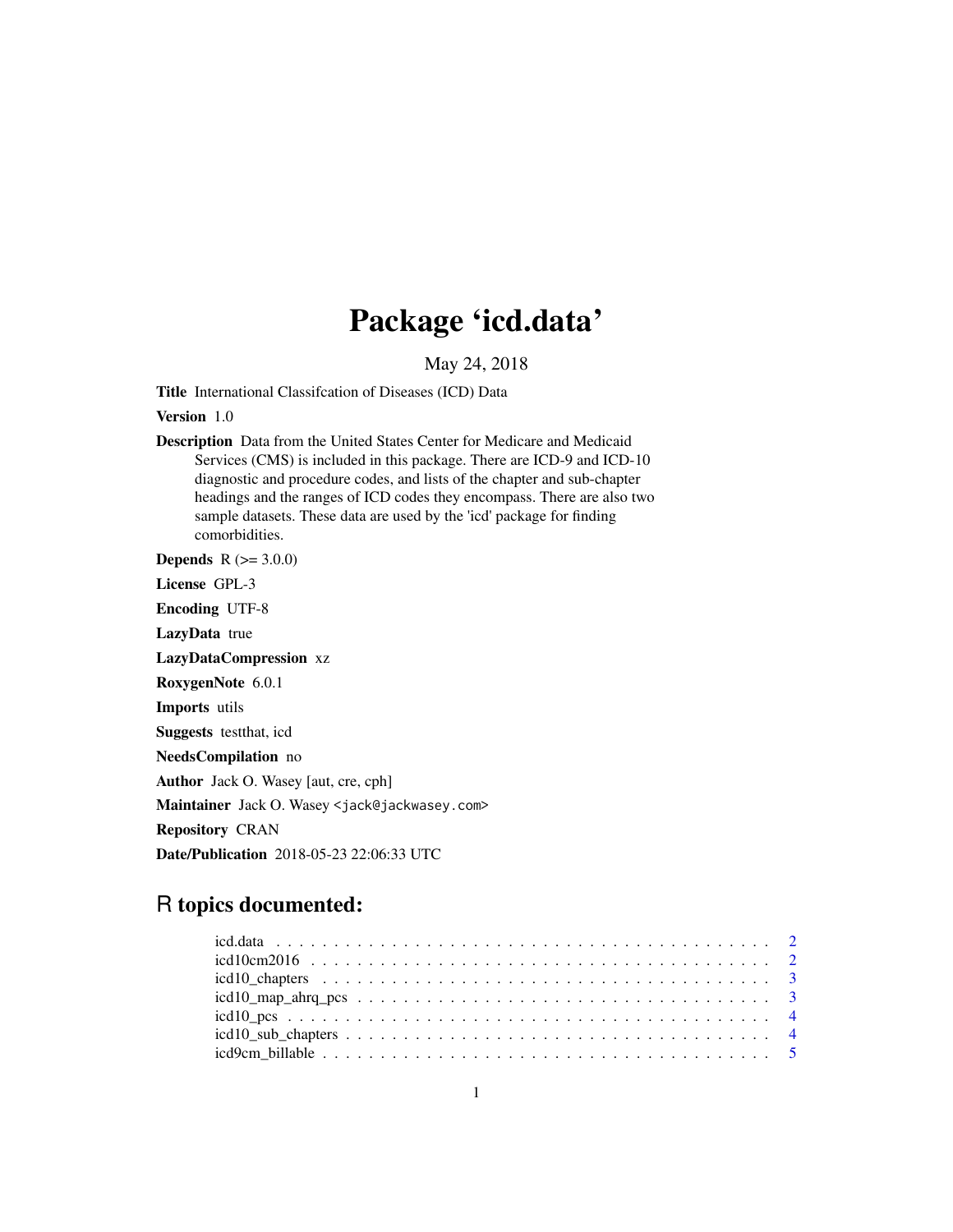# <span id="page-1-0"></span> $2<sup>2</sup>$  icd10cm2016

icd.data *icd.data: International Classifcation of Diseases (ICD) Data*

# Description

Data from the United States Center for Medicare and Medicaid Services (CMS) is included in this package. There are ICD-9 and ICD-10 diagnostic and procedure codes, and lists of the chapter and sub-chapter headings and the ranges of ICD codes they encompass. There are also two sample datasets. These data are used by the 'icd' package for finding comorbidities.

# Author(s)

Jack O. Wasey <jack@jackwasey.com>

icd10cm2016 *ICD-10-CM*

# Description

The public domain modified ICD-10 classification as published in the public domain by the US CDC. Currently this has a slightly different structure to icd9cm\_hierarchy because the published data helpfully has a *leaf* flag indicating whether a code is a *billable* leaf node, or a code higher in the hierarchy which nevertheless will have a description.

# Details

There are annual revisions to this data. Currently, the 2016 edition is included.

Format: data frame, with columns for code, leaf status (0 or 1), short and long descriptions.

## Source

<http://www.cdc.gov/nchs/icd/icd10cm.htm>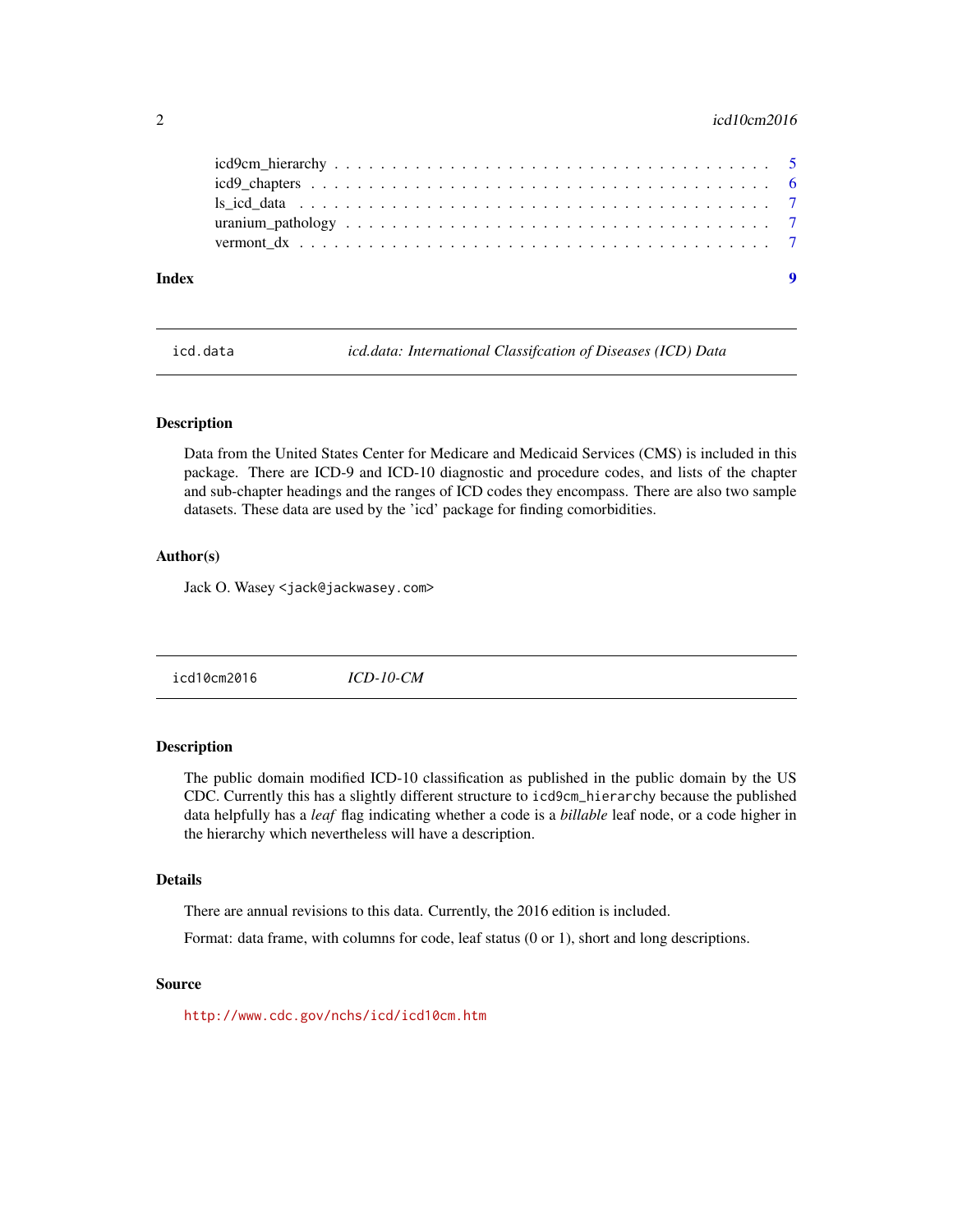<span id="page-2-0"></span>icd10\_chapters *ICD-10 chapters*

#### Description

The WHO ICD-10 scheme chapters. The chapter level is the highest in the hierarchy, each chapter containing sets of codes which span multiple three-digit 'major' codes, and in some cases also span codes across two alphabetic initial characters. E.g. Chapter I spans A00 to B99.

# Details

2017 ICD-10-CM does not have any U codes (codes for special purposes). U00-U49 - Provisional assignment of new diseases of uncertain etiology or emergency use U82-U85 - Resistance to antimicrobial and anti-neoplastic drugs

Format: list with chapter names stored in list names, each with two element named character vector with start and end codes.

#### Source

http://apps.who.int/classifications/icd10/browse/2016/en

icd10\_map\_ahrq\_pcs *AHRQ ICD-10-PCS categories*

#### Description

The AHRQ has categorized each of the ICD-10-PCS (Procedure Codes) into one of four groups: minor diagnostic, minor therapeutic, major diagnostic or major therapeutic. This mapping can be used to get the type(s) of procedure(s) performed on a patient from a data.frame of patients and associated procedure codes in 'long' format. See the ICD-10 vignette for an example.

#### See Also

[https://www.hcup-us.ahrq.gov/toolssoftware/procedureicd10/procedure\\_icd10.jsp](https://www.hcup-us.ahrq.gov/toolssoftware/procedureicd10/procedure_icd10.jsp)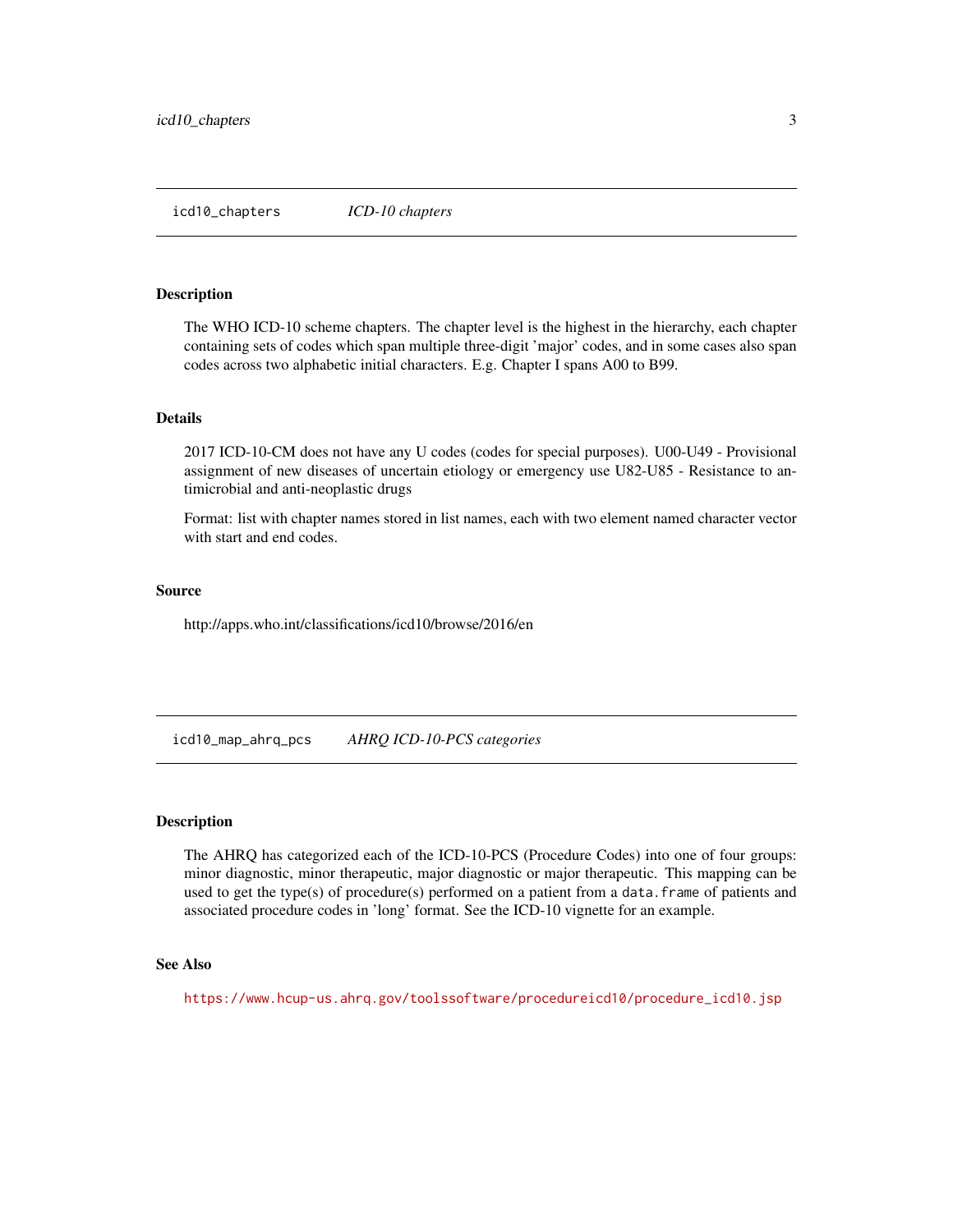<span id="page-3-0"></span>

#### Description

ICD-10-PCS is the annually-updated set of procedure codes designed by 3M for the US CMS. There is no directory of WHO ICD procedure codes.

# Details

Format: A named list of data frames. The elements of the list are named by the year, e.g., "2018". Each data frame contains two character columns, the first, named code is the procedure code; the second, named desc, has the description.

# See Also

[https://www.cms.gov/Medicare/Coding/ICD10/downloads/pcs\\_refman.pdf](https://www.cms.gov/Medicare/Coding/ICD10/downloads/pcs_refman.pdf)

icd10\_sub\_chapters *ICD-10 sub-chapters*

# **Description**

The WHO ICD-10 scheme sub-chapters. N.b. there may be WHO vs CM differences: please file bug if noted. In the XML definition of ICD-10-CM there are some intermediate hierarchical levels, e.g. for neoplasms. Sub-chapter here is defined as the lowest-level grouping of three-digit codes, e.g. C00-C14 "Malignant neoplasms of lip, oral cavity and pharynx", not C00-C96 "Malignant neoplasms" which itself is a subset of the chapter C00-D49 "Neoplasms"

#### Details

Format: list with sub-chapter or major names stored in list names, each with two element named character vector with start and end codes.

# Source

http://apps.who.int/classifications/icd10/browse/2016/en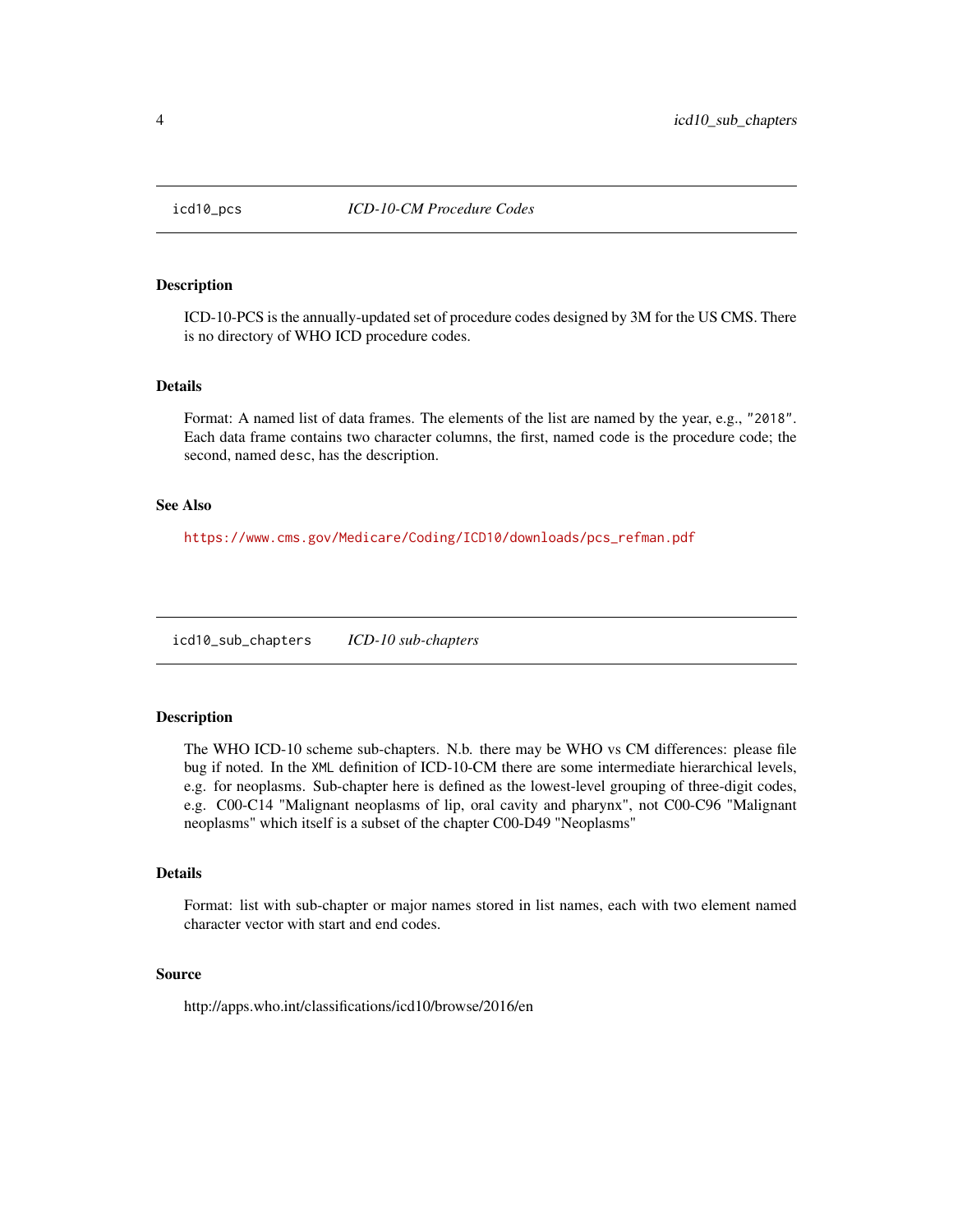<span id="page-4-0"></span>

## **Description**

These are derived from the CMS published updates, with versions 23 to 32 currently available going back to 2004/5. The source files back to version 27 have short and long descriptions. The short descriptions are in ASCII with no special characters, whereas the long descriptions contain accented characters which seem to be interpreted as Unicode, latin-1 or cp1252. This all done during package creation, but can be repeated by package users, including pulling the data from the web pages directly. Despite my best efforts, current locale can give different results, but this packaged data is correct, with some UTF-8 encoded strings.

# Details

Format: list of data frames. Each list item is named by the version as a string, e.g. "32". The constituent data frames have columns icd9, shortDesc, and longDesc.

#### Source

<http://www.cms.gov/Medicare/Coding/ICD9ProviderDiagnosticCodes/codes.html>

icd9cm\_hierarchy *Latest ICD-9-CM diagnosis codes, in flat* data.frame *format*

# Description

Short-form ICD-9 codes with short and long descriptions, and description of each hierarchy level containing each code.

#### Details

Format: data frame

#### Source

[http://wonder.cdc.gov/wonder/sci\\_data/codes/icd9/type\\_txt/icd9cm.asp](http://wonder.cdc.gov/wonder/sci_data/codes/icd9/type_txt/icd9cm.asp) Rich text descriptions here: <http://www.cdc.gov/nchs/icd/icd9cm.htm> [http://www.cms.gov/](http://www.cms.gov/Medicare/Coding/ICD9ProviderDiagnosticCodes/codes.html)

[Medicare/Coding/ICD9ProviderDiagnosticCodes/codes.html](http://www.cms.gov/Medicare/Coding/ICD9ProviderDiagnosticCodes/codes.html) This page has versions 23 to 32 (2005 to 2014). At present, only the 2014 data is included in this package.

[http://wonder.cdc.gov/wonder/sci\\_data/codes/icd9/type\\_txt/icd9abb.asp](http://wonder.cdc.gov/wonder/sci_data/codes/icd9/type_txt/icd9abb.asp)

[http://wonder.cdc.gov/wonder/sci\\_data/codes/icd9/type\\_txt/icd9cm.asp](http://wonder.cdc.gov/wonder/sci_data/codes/icd9/type_txt/icd9cm.asp)

[http://wonder.cdc.gov/wonder/sci\\_data/codes/icd9/type\\_txt/icdcm.asp](http://wonder.cdc.gov/wonder/sci_data/codes/icd9/type_txt/icdcm.asp)

[http://wonder.cdc.gov/wonder/sci\\_data/codes/icd9/type\\_txt/icd9abb.asp](http://wonder.cdc.gov/wonder/sci_data/codes/icd9/type_txt/icd9abb.asp)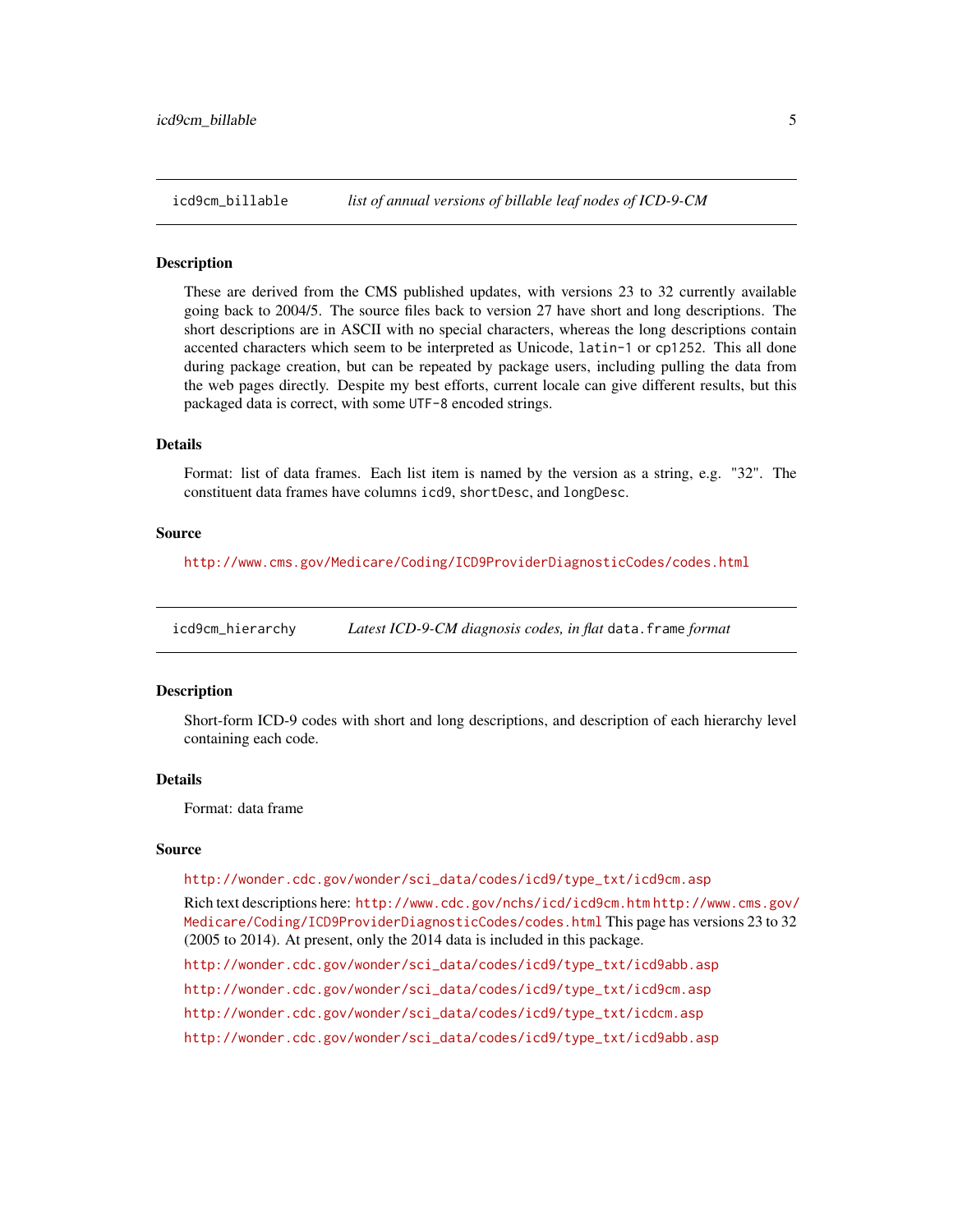<span id="page-5-0"></span>icd9\_chapters *ICD-9 chapters*

# Description

icd9\_chapters, icd9\_chapters\_sub and icd9\_majors contain mappings from the higher level descriptions of ICD-9 codes to the ranges of ICD-9 codes they describe. Helpful in summarizing codes or grouping for human-readable output. These can easily be converted to a co-morbidity mapping, as shown in the vignette.

### Details

- 001-139 Infectious And Parasitic Diseases
- 140-239 Neoplasms
- 240-279 Endocrine, Nutritional And Metabolic Diseases, And Immunity Disorders
- 280-289 Diseases Of The Blood And Blood-Forming Organs
- 290-319 Mental Disorders
- 320-389 Diseases Of The Nervous System And Sense Organs
- 390-459 Diseases Of The Circulatory System
- 460-519 Diseases Of The Respiratory System
- 520-579 Diseases Of The Digestive System
- 580-629 Diseases Of The Genitourinary System
- 630-679 Complications Of Pregnancy, Childbirth, And The Puerperium
- 680-709 Diseases Of The Skin And Subcutaneous Tissue
- 710-739 Diseases Of The Musculoskeletal System And Connective Tissue
- 740-759 Congenital Anomalies
- 760-779 Certain Conditions Originating In The Perinatal Period
- 780-799 Symptoms, Signs, And Ill-Defined Conditions
- 800-999 Injury And Poisoning
- V01-V91 Supplementary Classification Of Factors Influencing Health Status And Contact With Health Services
- E000-E999 Supplementary Classification Of External Causes Of Injury And Poisoning

Format: list with chapter/sub-chapter or major names stored in list names, each with two element named character vector with start and end codes.

#### Source

<http://www.cms.gov/Medicare/Coding/ICD9ProviderDiagnosticCodes/codes.html>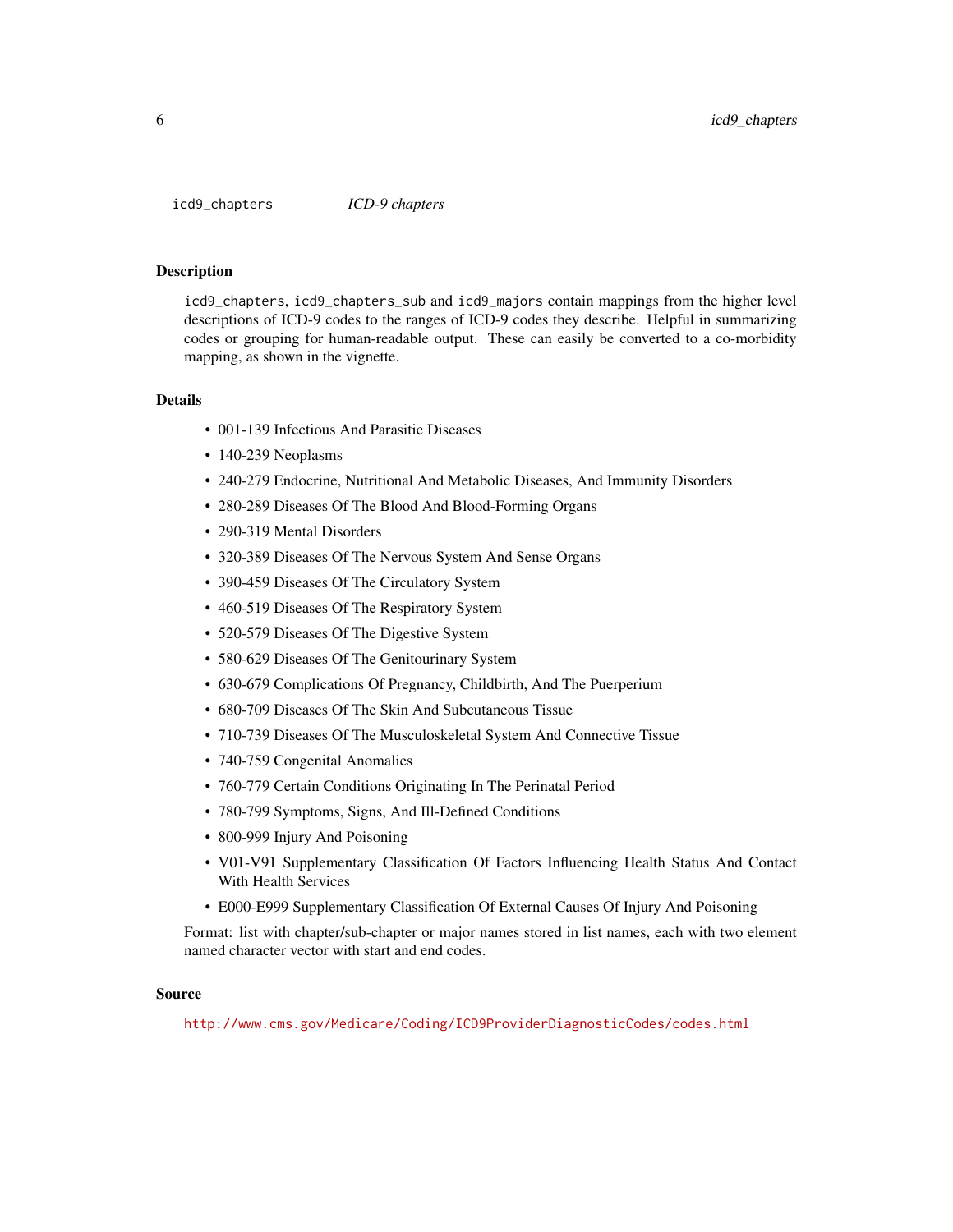<span id="page-6-0"></span>

# Description

List the data in this package

# Usage

ls\_icd\_data()

# Examples

## Not run: ls\_icd\_data()

## End(Not run)

uranium\_pathology *United States Transuranium & Uranium Registries*

# Description

an ICD-10 data set (not ICD-10-CM) with mortality from the United States Transuranium & Uranium Registries, published in the public domain.

## Source

<https://ustur.wsu.edu/about-us/>

vermont\_dx *Hospital discharge data from Vermont*

# Description

Anonymous data from public Vermont source for 2013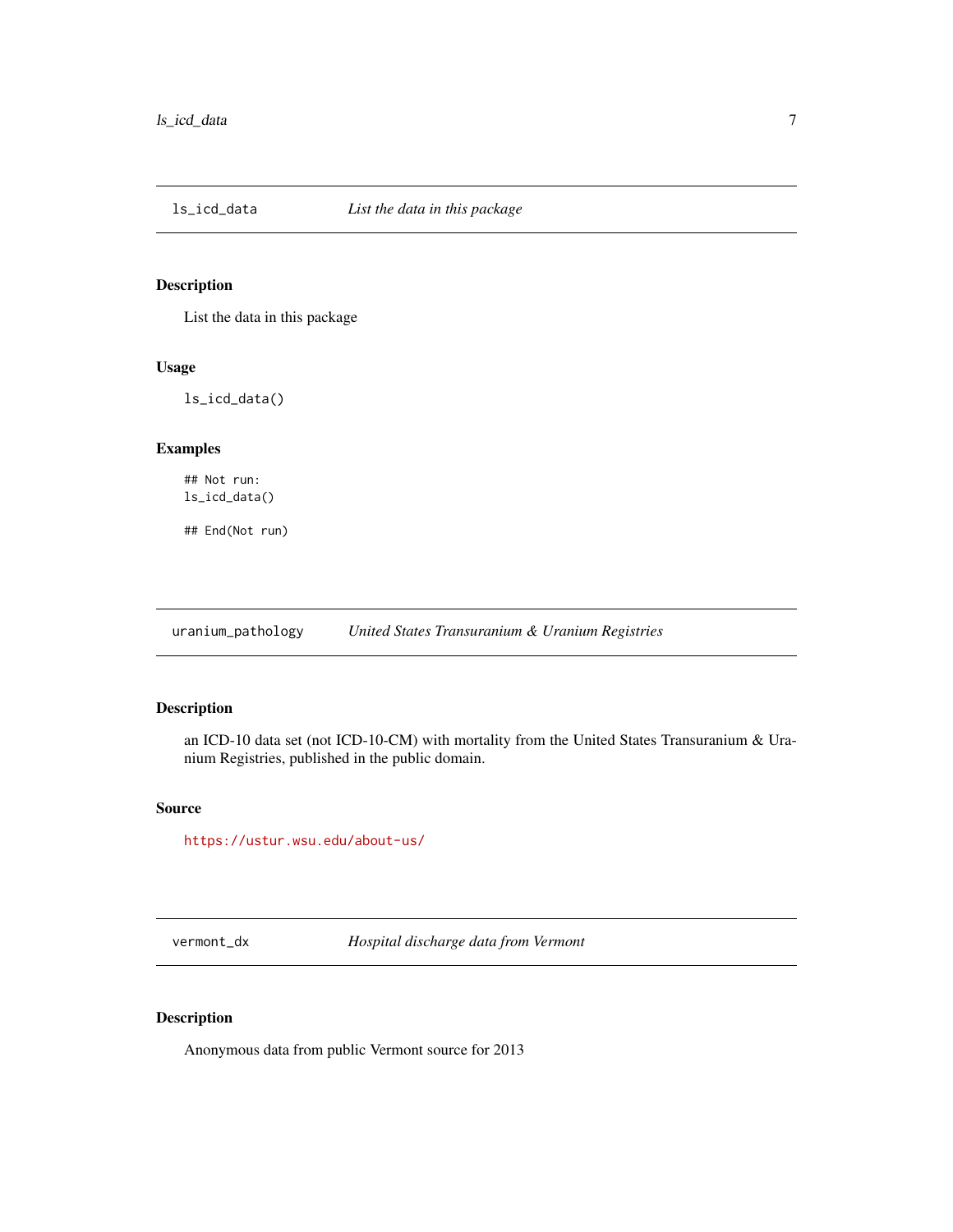# Details

Conditions of Release Release of public use data is subject to the following conditions, which the requestor agrees to upon accepting copies of the data:

1. The data may not be used in any manner that attempts to or does identify, directly or indirectly, any individual patient or physician.

2. The requestor agrees to incorporate the following, or a substantially similar, disclaimer in all reports or publications that include public use data: "Hospital discharge data for use in this study were supplied by the Vermont Association of Hospitals and Health Systems-Network Services Organization (VAHHS-NSO) and the Vermont Department of Banking, Insurance, Securities and Health Care Administration (BISHCA). All analyses, interpretations or conclusions based on these data are solely that of [the requestor]. VAHHS-NSO and BISHCA disclaim responsibility for any such analyses, interpretations or conclusions. In addition, as the data have been edited and processed by VAHHS-NSO, BISHCA assumes no responsibility for errors in the data due to coding or processing"

Format: CSV original, minimally processed into R data frame.

# Author(s)

Vermont Division of Health Care Administration

# Source

[http://www.healthvermont.gov/health-statistics-vital-records/health-care-system](http://www.healthvermont.gov/health-statistics-vital-records/health-care-systems-reporting/hospital-discharge-data)s-reporting/ [hospital-discharge-data](http://www.healthvermont.gov/health-statistics-vital-records/health-care-systems-reporting/hospital-discharge-data)